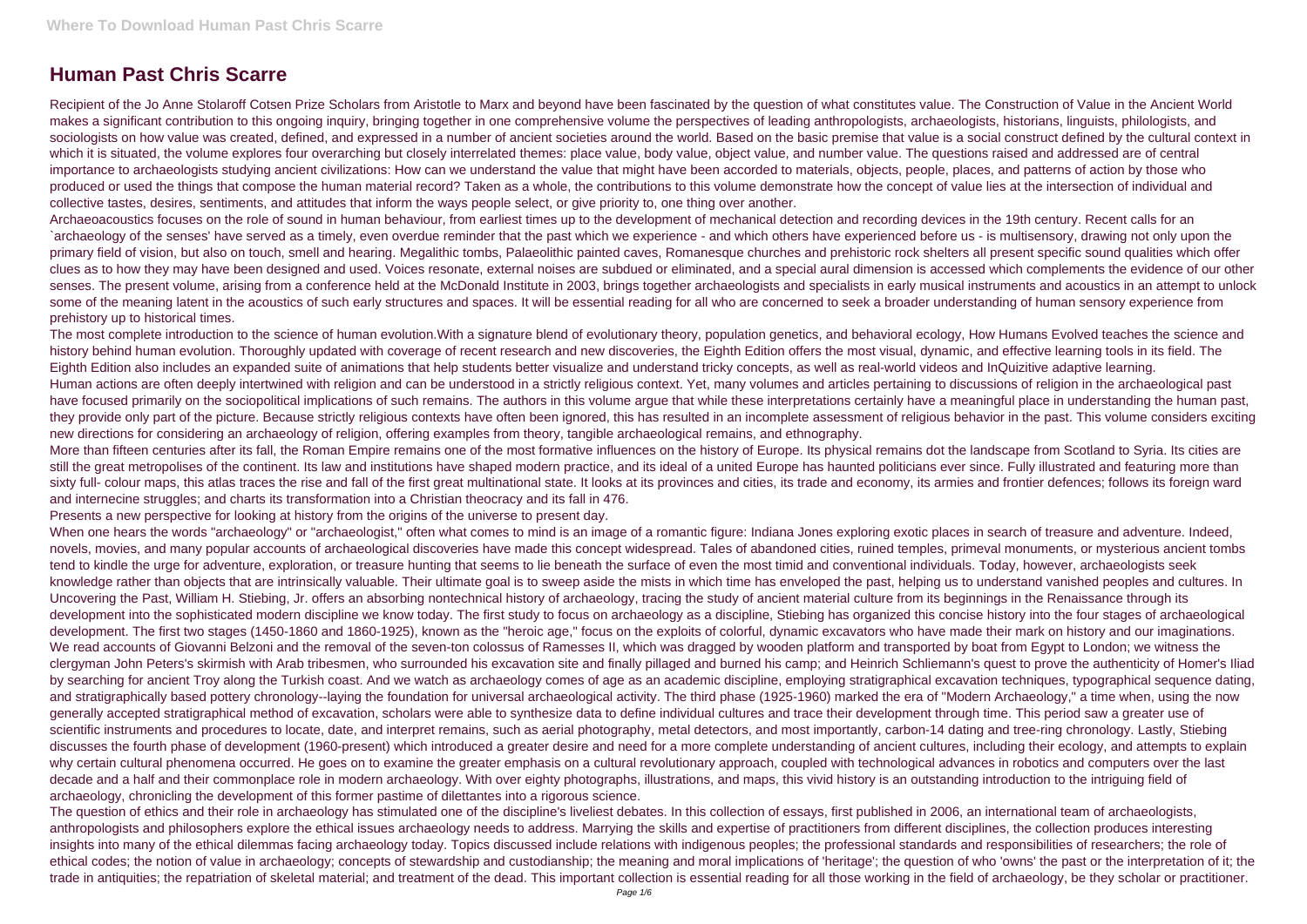An accessible and wide-ranging introduction to the exciting and expanding field of archaeological science, for students, professionals and academics. The Human Past

Method and Theory in Archaeology Archaeology: A Brief Introduction is an introduction to the fundamental principles of method and theory in archaeology, exposing students to archaeology as a career. The text begins by covering the goals of archaeology, and then moves on to consider the basic concepts of culture, time, and space, by discussing the finding and excavation of archaeological sites. By providing a distinct emphasis on the ethics behind archaeology, and how we should act as stewards of the finite records of the human past, Archaeology: A Brief Introduction continues to be a book with a truly international perspective, not simply focusing on North America or Europe. Teaching and Learning Experience Improve Critical Thinking - Archaeology: A Brief Introduction's "Archaeology and You" chapter provides students with career advice in an era when archaeology is transitioning from predominantly academic to professional. Engage Students - Each chapter within Archaeology: A Brief Introduction highlights important finds that have shaped our archaeological perspective, and a global perspective that shows students that archaeology is the most global of all sciences, encompassing all of humanity.

Figurines dating from prehistory have been found across the world but have never before been considered globally. The Oxford Handbook of Prehistoric Figurines is the first book to offer a comparative survey of this kind, bringing together approaches from across the landscape of contemporary research into a definitive resource in the field. The volume is comprehensive, authoritative, and accessible, with dedicated and fully illustrated chapters covering figurines from the Americas, Europe, Africa, Asia, and Australasia and the Pacific laid out by geographical location and written by the foremost scholars in figurine studies; wherever prehistoric figurines are found they have been expertly described and examined in relation to their subject matter, form, function, context, chronology, meaning, and interpretation. Specific themes that are discussed by contributors include, for example, theories of figurine interpretation, meaning in processes and contexts of figurine production, use, destruction and disposal, and the cognitive and social implications of representation. Chronologically, the coverage ranges from the Middle Palaeolithic through to areas and periods where an absence of historical sources renders figurines "prehistoric" even though they might have been produced in the mid-2nd millennium AD, as in parts of sub-Saharan Africa. The result is a synthesis of invaluable insights into past thinking on the human body, gender, identity, and how the figurines might have been used, either practically, ritually, or even playfully.

Atlantic Europe is the zone par excellence of megalithic monuments, which encompass a wide range of earthen and stone constructions from inpressive stone circles to modest chambered tombs. A single basic concept lies behind this volume - that the intrinsic qualities encountered within the diverse landscapes pf Atlantic Europe both informed the settings chosen for the monuments and played a role in determining their form and visual appearance. Monuments and Landscape in Atlantic Europe goes significantly beyond the limits of existing debate by inviting archaeologists from different countries with the Atlantic zone (including Britain, France, Ireland, Spain and Sweden) to examine the relationship between landscape features and prehistoric monuments in their specialist regions. By placing the issue within a broader regional and intellectual context, the authors illustrate the diversity of current archaeological ideas and approaches converging around this central theme.

Drawing on many avenues of inquiry: archaeological excavations, surveys, laboratory work, highly specialized scientific investigations, and on both historical and ethnohistorical records; Ancient Civilizations, 3/e provides a comprehensive and straightforward account of the world's first civilizations and a brief summary of the way in which they were discovered. Understand major developments of human prehistory People of the Earth: An Introduction to World Prehistory 14/e, provides an exciting journey though the 7-million-year-old panorama of humankind's past. This internationally renowned text provides the only truly global account of human prehistory from the earliest times through the earliest civilizations. Written in an accessible way for beginning students, People of the Earth shows how today's diverse humanity developed biologically and culturally over millions of years against a background of constant climatic change.

The Human Past has established itself as the most thorough and authoritative introductory survey of human prehistory and the development of civilizations around the globe, adopted by colleges and universities worldwide. With a clear and logical framework, and written by an international team of 24 acknowledged experts, this unique textbook provides a comprehensive overview of world prehistory through a series of chapters focusing on individual regions and time periods that presents the vast panorama of human social, cultural and economic development over the past three million years. This new edition has been completely revised and updated, with more colour illustrations, to take account of new discoveries and developments, including what the analysis of ancient DNA tells us about our evolution; the latest theories about the domestication of key plants and animals, including rice and maize; and new thinking on the earliest Paleoindian hunting strategies.

Documents the creation of large-stone, earth, and wood structures in Britain and Ireland throughout prehistoric periods, discussing the architecture and diversity of the megalithic phenomenon and how it transformed regional landscapes. Original.

Ethics in the field of archaeological research, particularly arising in response to the recent trend of contract archaeology, becomes increasingly more complicated as a result of changing human relations surrounding historical evidence. The past is in fact no "dead and buried", and ethical questions about this living record demand an ongoing discussion within the complex social and cultural domains that contend to interpret this record. Authored largely by members of the Society for American Archaeology Ethics Committee, this volume of original articles tackles issues such as the origin of archaeological ethics, responsibilities to the archaeological record (including discussion of documented and undocumented excavation) and responsibilities to diverse publics and between those in the field. This work should fuel a necessary debate among professionals and students of archaeology alike.

Anthropology seeks to understand the roots of our common humanity, the diversity of cultures and world-views, and the organisation of social relations and practices. As a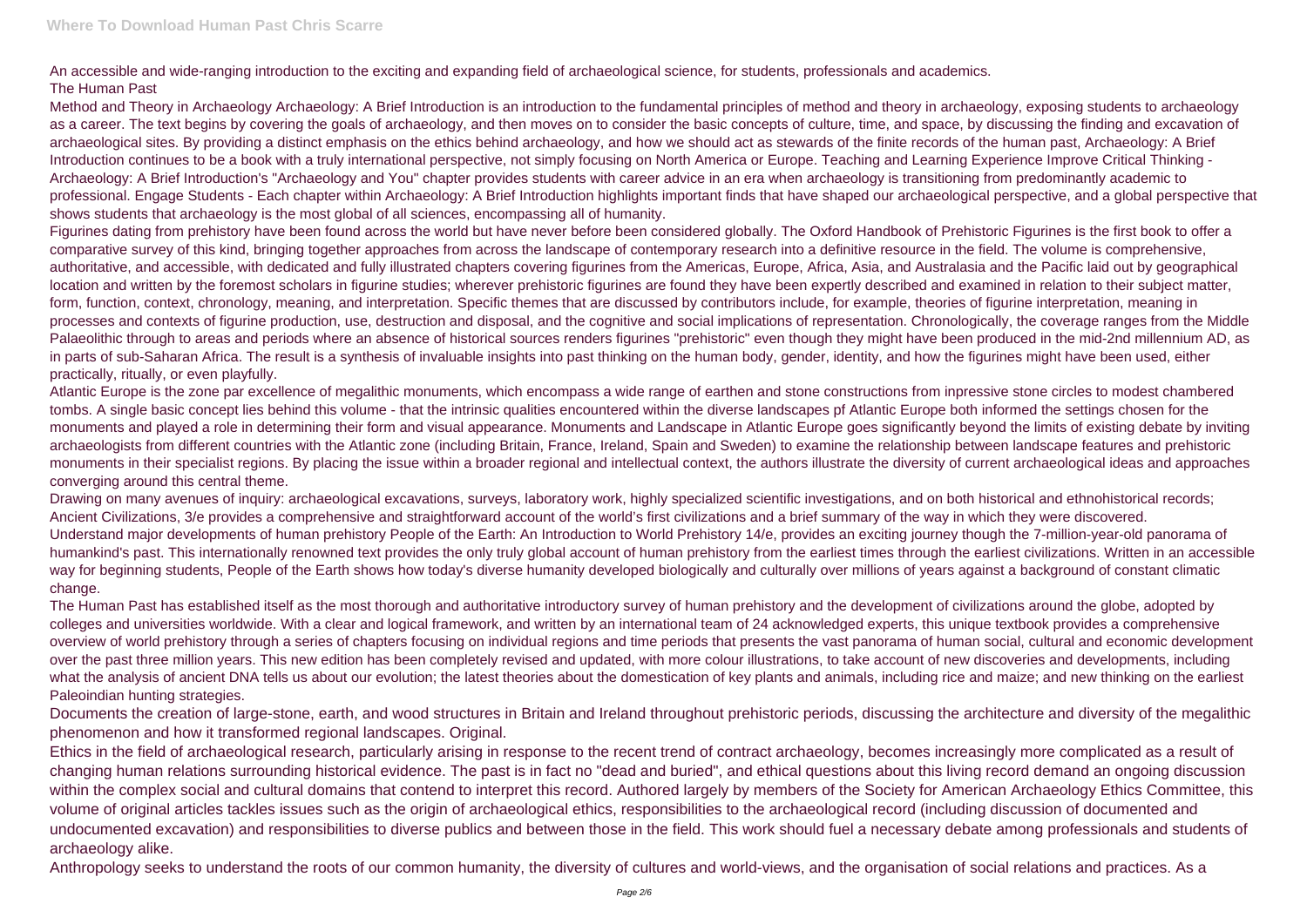# **Where To Download Human Past Chris Scarre**

method of inquiry it embraces an enormous range of topics, and as a discipline it covers a multitude of fields and themes, as shown in this selection of original writings. As an accessible entry point, for upper-level students and first year undergraduates new to the study of anthropology, this reader also offers guidance for teachers in exploring the subject's riches with their students. That anthropology is an immensely expansive inquiry of study is demonstrated by the diversity of its topics – from nature conservation campaigns to witchcraft beliefs, from human evolution to fashion and style, and from the repatriation of indigenous human remains to research on literacy. There is no single 'story of anthropology'. Taken together, these fundamental readings are evidence of a contemporary, vibrant subject that has much to tell us about all the worlds in which we live. A team of leading archaeologists and specialists explores the social, cultural, and economic development of the human race over the course of three million years, sharing insight into how archaeologists are able to learn about ancient human experience while providing an introduction to prehistory within a regional and chronological framework. Original. Principles of Archaeology provides the building blocks for students to learn how archaeologists think. Retaining its focus on teaching the major methods of thought and analysis and the importance of scientific techniques, this new edition has been thoroughly redesigned and revised to include the most recent technologies and ethical issues involved in studying the past. A new co-author specializing in archaeological chemistry means the book leads the way with coverage of the most pioneering scientific approaches in archaeology, while up-to-date examples show students the complexity of practising archaeology, and how archaeological sites and finds impact how we understand our present and future. Principles of Archaeology remains the most accessible and engaging entry point for those wanting to learn more about this fascinating field of study. The Neolithic —a period in which the first sedentary agrarian communities were established across much of Europe—has been a key topic of archaeological research for over a century. However, the variety of evidence across Europe, the range of languages in which research is carried out, and the way research traditions in different countries have developed makes it very difficult for both students and specialists to gain an overview of continent-wide trends. The Oxford Handbook of Neolithic Europe provides the first comprehensive, geographically extensive, thematic overview of the European Neolithic —from Iberia to Russia and from Norway to Malta —offering both a general introduction and a clear exploration of key issues and current debates surrounding evidence and interpretation. Chapters written by leading experts in the field examine topics such as the movement of plants, animals, ideas, and people (including recent trends in the application of genetics and isotope analyses); cultural change (from the first appearance of farming to the first metal artefacts); domestic architecture; subsistence; material culture; monuments; and burial and other treatments of the dead. In doing so, the volume also considers the history of research and sets out agendas and themes for future work in the field.

An exploration of how brain structure and cultural content interacted in the Neolithic period 10,000 years ago to produce unique life patterns and belief systems. What do the headless figures found in the famous paintings at Catalhoyuk in Turkey have in common with the monumental tombs at Newgrange and Knowth in Ireland? How can the concepts of "birth," "death," and "wild" cast light on the archaeological enigma of the domestication of cattle? What generated the revolutionary social change that ended the Upper Palaeolithic? David Lewis-Williams's previous book, The Mind in the Cave, dealt with the remarkable Upper Palaeolithic paintings, carvings, and engravings of western Europe. Here Dr. Lewis-Williams and David Pearce examine the intricate web of belief, myth, and society in the succeeding Neolithic period, arguably the most significant turning point in all human history, when agriculture became a way of life and the fractious society that we know today was born. The authors focus on two contrasting times and places: the beginnings in the Near East, with its mud-brick and stone houses each piled on top of the ruins of another, and western Europe, with its massive stone monuments more ancient than the Egyptian pyramids. They argue that neurological patterns hardwired into the brain help explain the art and society that Neolithic people produced. Drawing on the latest research, the authors skillfully link material on human consciousness, imagery, and religious concepts to propose provocative new theories about the causes of an ancient revolution in cosmology and the origins of social complexity. In doing so they create a fascinating neurological bridge to the mysterious thought-lives of the past and reveal the essence of a momentous period in human history. 100 illustrations, 20 in color.

Since taking their first steps on this planet, humans have changed the environment around them. Anthropocene: A New Introduction to World Prehistory tells the comprehensive story of human prehistory through the lens of anthropogenic environmental change. Each chapter explains how and why ancient humans transformed the Earth, linking prehistory to today's greatest global challenge. As they explore this record of the world's early people and societies, authors Joy McCorriston and Julie Field reject the traditional account of cultural evolution, instead presenting a thematic organization that highlights our Anthropocene narrative. Chapters are devoted to cities and agriculture, but also to such topics as technology, extinction, food production, writing and extractivism. Chapter 9, 'Individuals and Identity,' considers human identity and agency in more recent eras, and the book ends with a contemporary chapter that takes a hopeful look at the future.

Megalithic monuments are among the most striking remains of the Neolithic period of northern and western Europe and are scattered across landscapes from Pomerania to Portugal. Antiquarians and archaeologists early recognized the family resemblance of the different groups of tombs, attributing them to maritime peoples moving along the western seaways. More recent research sees them rather as the product of established early farming communities in their individual regions. Yet the diversity of the tombs, their chronologies and their varied cultural contexts complicates any straightforward understanding of their origins and distribution. Megalithic Architectures provides new insight by focusing on the construction and design of European megalithic tombs – on the tomb as an architectural project. It shows how much is to be learned from detailed attention to the stages and the techniques through which tombs were built, modified and enlarged, and often intentionally dismantled or decommissioned. The large slabs that were employed, often unshaped, may suggest an opportunistic approach by the Neolithic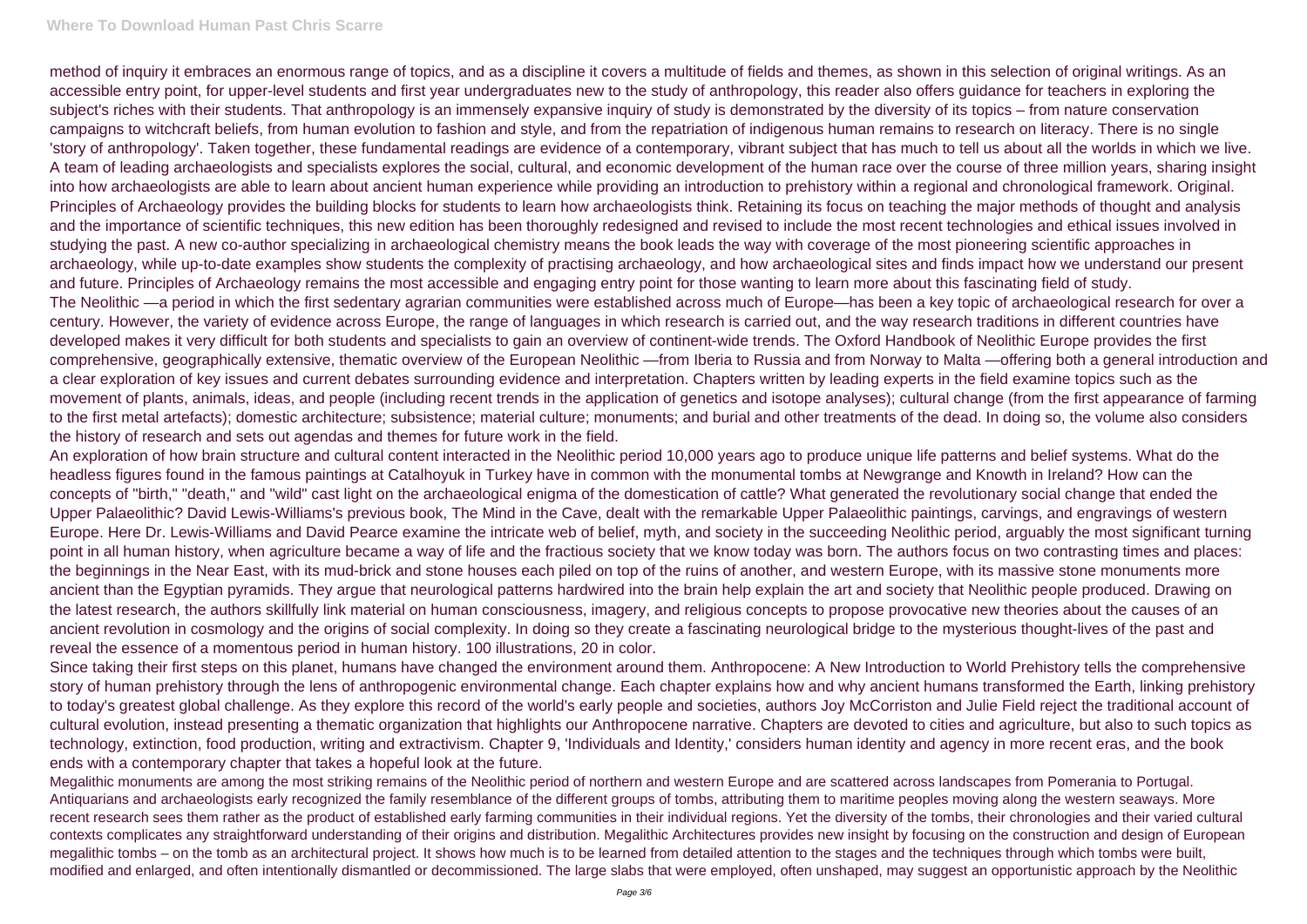## **Where To Download Human Past Chris Scarre**

builders, but this was clearly far from the case. Each building project was unique, and detailed study of individual sites exposes the way in which tombs were built as architectural, social and symbolic undertakings. Alongside the manner in which the materials were used, it reveals a store of knowledge that sometimes differed considerably from one structure to another, even between contemporary monuments within a single region. The volume brings together regional specialists from Scandinavia, Germany, Britain, France, Belgium and Iberia to offer a series of uniquely authoritative studies. Results of recent fieldwork are fully incorporated and much of the material is published here for the first time in English. It provides an invaluable overview of the current state of research on European megalithic tombs. Megalithic monuments are among the most striking remains of the Neolithic period of northern and western Europe and are scattered across landscapes from Pomerania to Portugal. Antiquarians and archaeologists early recognized the family resemblance of the different groups of tombs, attributing them to maritime peoples moving along the western seaways. More recent research sees them rather as the product of established early farming communities in their individual regions. Yet the diversity of the tombs, their chronologies and their varied cultural contexts complicates any straightforward understanding of their origins and distribution. Megalithic Architectures provides new insight by focusing on the construction and design of European megalithic tombs – on the tomb as an architectural project. It shows how much is to be learned from detailed attention to the stages and the techniques through which tombs were built, modified and enlarged, and often intentionally dismantled or decommissioned. The large slabs that were employed, often unshaped, may suggest an opportunistic approach by the Neolithic builders, but this was clearly far from the case. Each building project was unique, and detailed study of individual sites exposes the way in which tombs were built as architectural, social and symbolic undertakings. Alongside the manner in which the materials were used, it reveals a store of knowledge that sometimes differed considerably from one structure to another, even between contemporary monuments within a single region. The volume brings together regional specialists from Scandinavia, Germany, Britain, France, Belgium and Iberia to offer a series of uniquely authoritative studies. Results of recent fieldwork are fully incorporated and much of the material is published here for the first time in English. It provides an invaluable overview of the current state of research on European megalithic tombs. Megalithic monuments are among the most striking remains of the Neolithic period of northern and western Europe and are scattered across landscapes from Pomerania to Portugal. Antiquarians and archaeologists early recognized the family resemblance of the different groups of tombs, attributing them to maritime peoples moving along the western seaways. More recent research sees them rather as the product of established early farming communities in their individual regions. Yet the diversity of the tombs, their chronologies and their varied cultural contexts complicates any straightforward understanding of their origins and distribution. Megalithic Architectures provides new insight by focusing on the construction and design of European megalithic tombs – on the tomb as an architectural project. It shows how much is to be learned from detailed attention to the stages and the techniques through which tombs were built, modified and enlarged, and often intentionally dismantled or decommissioned. The large slabs that were employed, often unshaped, may suggest an opportunistic approach by the Neolithic builders, but this was clearly far from the case. Each building project was unique, and detailed study of individual sites exposes the way in which tombs were built as architectural, social and symbolic undertakings. Alongside the manner in which the materials were used, it reveals a store of knowledge that sometimes differed considerably from one structure to another, even between contemporary monuments within a single region. The volume brings together regional specialists from Scandinavia, Germany, Britain, France, Belgium and Iberia to offer a series of uniquely authoritative studies. Results of recent fieldwork are fully incorporated and much of the material is published here for the first time in English. It provides an invaluable overview of the current state of research on European megalithic tombs. Megalithic monuments are among the most striking remains of the Neolithic period of northern and western Europe and are scattered across landscapes from Pomerania to Portugal. Antiquarians and archaeologists early recognized the family resemblance of the different groups of tombs, attributing them to maritime peoples moving along the western seaways. More recent research sees them rather as the product of established early farming communities in their individual regions. Yet the diversity of the tombs, their chronologies and their varied cultural contexts complicates any straightforward understanding of their origins and distribution. Megalithic Architectures provides new insight by focusing on the construction and design of European megalithic tombs – on the tomb as an architectural project. It shows how much is to be learned from detailed attention to the stages and the techniques through which tombs were built, modified and enlarged, and often intentionally dismantled or decommissioned. The large slabs that were employed, often unshaped, may suggest an opportunistic approach by the Neolithic builders, but this was clearly far from the case. Each building project was unique, and detailed study of individual sites exposes the way in which tombs were built as architectural, social and symbolic undertakings. Alongside the manner in which the materials were used, it reveals a store of knowledge that sometimes differed considerably from one structure to another, even between contemporary monuments within a single region. The volume brings together regional specialists from Scandinavia, Germany, Britain, France, Belgium and Iberia to offer a series of uniquely authoritative studies. Results of recent fieldwork are fully incorporated and much of the material is published here for the first time in English. It provides an invaluable overview of the current state of research on European megalithic tombs. Megalithic monuments are among the most striking remains of the Neolithic period of northern and western Europe and are scattered across landscapes from Pomerania to Portugal. Antiquarians and archaeologists early recognized the family resemblance of the different groups of tombs, attributing them to maritime peoples moving along the western seaways. More recent research sees them rather as the product of established early farming communities in their individual regions. Yet the diversity of the tombs, their chronologies and their varied cultural contexts complicates any straightforward understanding of their origins and distribution. Megalithic Architectures provides new insight by focusing on the construction and design of European megalithic tombs – on the tomb as an architectural project. It shows how much is to be learned from detailed attention to the stages and the techniques through which tombs were built, modified and enlarged, and often intentionally dismantled or decommissioned. The large slabs that were employed, often unshaped, may suggest an opportunistic approach by the Neolithic builders, but this was clearly far from the case. Each building project was unique, and detailed study of individual sites exposes the way in which tombs were built as architectural, social and symbolic undertakings. Alongside the manner in which the materials were used, it reveals a store of knowledge that sometimes differed considerably from one structure to another, even between contemporary monuments within a single region. The volume brings together regional specialists from Scandinavia, Germany, Britain, France, Belgium and Iberia to offer a series of uniquely authoritative studies. Results of recent fieldwork are fully incorporated and much of the material is published here for the first time in English. It provides an invaluable overview of the current state of research on European megalithic tombs.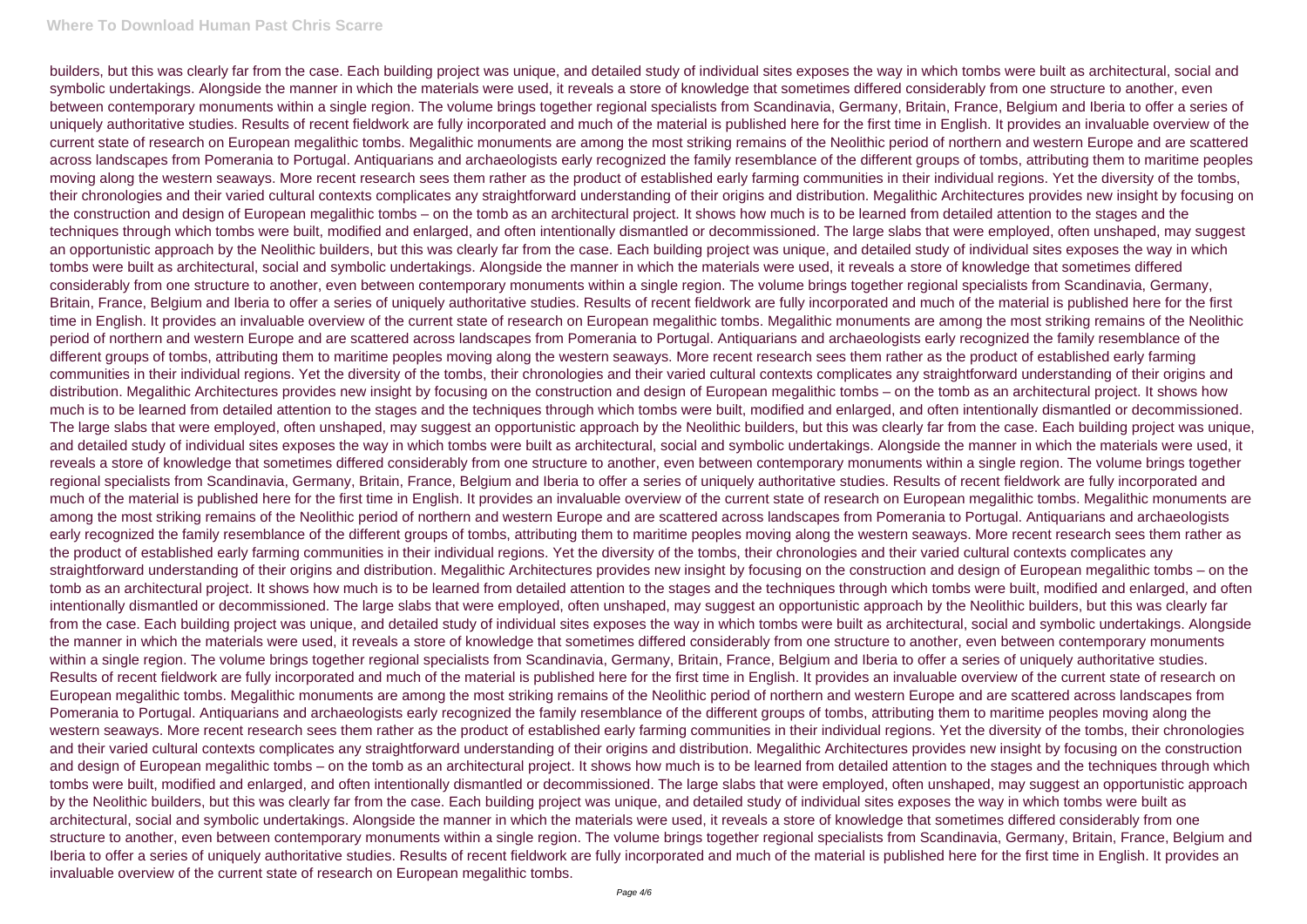"The Seventy Wonders of the Ancient World expands on the traditional Seven Wonders to incorporate an impressive number of marvels from around the globe, spanning the centuries from the first standing stones of the fifth millennium BC to the Great Temple of the Aztecs in the sixteenth century AD. The shaping of the Great Sphinx at Giza, the raising of the stones at Stonehenge. The laying out of the Nazca Lines on the face of the Peruvian desert, and the construction of the Great Wall of China are all described and explained by an international team of experts in the light of the most recent archaeological research. Packed with factfiles, diagrams, photographs and specially commissioned perspective views, this is a testament to the skill of the ancient architects and engineers which continue to impress successive generations down the ages"--publiser website.

Presents important new insights into our understanding and interpretation of past mortuary practices, by integrating archaeological data with theoretical and evidential studies of modern funerary practices, ethnograhpy, theology and textual anaysis

Paul Herrick covers the fundamentals of logic with clear and thorough explanations and numerous everyday examples, whilst providing opportunities to move beyond the basics. The second edition contains new chapters on informal logic and critical thinking.

New York Times Bestseller From the most celebrated heir to Darwin comes a groundbreaking book on evolution, the summa work of Edward O. Wilson's legendary career. Sparking vigorous debate in the sciences, The Social Conquest of Earth upends "the famous theory that evolution naturally encourages creatures to put family first" (Discover). Refashioning the story of human evolution, Wilson draws on his remarkable knowledge of biology and social behavior to demonstrate that group selection, not kin selection, is the premier driving force of human evolution. In a work that James D. Watson calls "a monumental exploration of the biological origins of the human condition," Wilson explains how our innate drive to belong to a group is both a "great blessing and a terrible curse" (Smithsonian). Demonstrating that the sources of morality, religion, and the creative arts are fundamentally biological in nature, the renowned Harvard University biologist presents us with the clearest explanation ever produced as to the origin of the human condition and why it resulted in our domination of the Earth's biosphere. Book Cover -- Title -- Copyright -- Contents -- List of illustrations -- List of tables -- Preface -- Acknowledgements -- Referencing -- Glossary and index -- CHAPTER 1 The Idea of the Past --CHAPTER 2 Discovery and Investigation -- CHAPTER 3 Excavation -- CHAPTER 4 Dating the past -- CHAPTER 5 Archaeological science -- CHAPTER 6 Making sense of the past -- GLOSSARY -- BIBLIOGRAPHY -- INDEX

Stretching across continents and centuries, The Origins of War: Violence in Prehistory provides a fascinating examination of executions, torture, ritual sacrifices, and other acts of violence committed in the prehistoric world. Written as an accessible guide to the nature of life in prehistory and to the underpinnings of human violence. Combines symbolic interpretations of archaeological remains with a medical understanding of violent acts. Written by an eminent prehistorian and a respected medical doctor.

## "Sets the new standard for excellence in this field."—Antiquity

Here is a new, fourth edition of this authoritative introductory survey of world prehistory, spanning the past 3,000,000 years and written by a team of twenty-four expert authors. This edition has been radically updated to be more thematic and accessible: chapters are connected by new key themes boxes (climate change, domestication, migration, social inequality and urbanism), which link global regions and encourage big-picture thinking. The text has been streamlined and the book's design completely revamped: it is now in full colour throughout, with more than 50% more colour images than the previous edition. There is increased coverage of the Americas, with a brand-new chapter, The Origins and Dispersal of the First Americans. Revisions take into account the latest sites and discoveries, including Homo naledi and the new LiDAR surveys of Angkor Wat. Each chapter begins with a newly designed, easier-to-use timeline, and features boxes on key sites, key discoveries, key controversies and, as above, key themes. All of the key methods boxes from the previous edition have been consolidated into the Introduction and now offer an up-front primer of archaeological methods and practices. Tables and maps are simplified and easier to use.

The thrilling history of archaeological adventure, with tales of danger, debate, audacious explorers, and astonishing discoveries around the globe What is archaeology? The word may bring to mind images of golden pharaohs and lost civilizations, or Neanderthal skulls and Ice Age cave art. Archaeology is all of these, but also far more: the only science to encompass the entire span of human history—more than three million years! This Little History tells the riveting stories of some of the great archaeologists and their amazing discoveries around the globe: ancient Egyptian tombs, Mayan ruins, the first colonial settlements at Jamestown, mysterious Stonehenge, the incredibly preserved Pompeii, and many, many more. In forty brief, exciting chapters, the book recounts archaeology's development from its eighteenth-century origins to its twenty-first-century technological advances, including remote sensing capabilities and satellite imagery techniques that have revolutionized the field. Shining light on the most intriguing events in the history of the field, this absolutely up-to-date book illuminates archaeology's controversies, discoveries, heroes and scoundrels, global sites, and newest methods for curious readers of every age.

Never HIGHLIGHT a Book Again! Virtually all of the testable terms, concepts, persons, places, and events from the textbook are included. Cram101 Just the FACTS101 studyguides give all of the outlines, highlights, notes, and quizzes for your textbook with optional online comprehensive practice tests. Only Cram101 is Textbook Specific. Accompanys: 9780500287811. Archaeology in Practice: A Student Guide to ArchaeologicalAnalyses offers students in archaeology laboratory courses adetailed and invaluable how-to manual of archaeological methods andprovides insight into the breadth of modern archaeology. Written by specialists of material analyses, whose expertiserepresents a broad geographic range Includes numerous examples of applications of

This text offers a survey of human evolution from earliest times up to the advent of literate civilizations, providing a view of human prehistory. It also discusses advances in fossil discoveries, the origins of modern humans and theories relating to food production.

On March 23, 1900, Arthur John Evans and his staff began to excavate on Crete, looking for the fabled site of Knossos, where an extraordinary civilization, a precursor to classical Greece, was rumored to have existed. Almost from the first shovel stroke, artifacts began to emerge. Evans realized that here was "an extraordinary phenomenon, nothing Greek, nothing Roman. A wholly unexplored world." The Palace of Minos at Knossos recounts the exciting story of uncovering a remarkable society lost to the world for 3,500 years, from its initial discovery through its excavation to the structure we see today. Sidebars on archaeological techniques, illustrations of the sites, tables, and diagrams throughout provide a wealth of information on the Palace. The use of artifacts and other "documents" recovered from the Palace bring out the voices of the people of the past, offering clues to who they were and how they lived. The Palace of Minos at Knossos concludes with an interview with archaeologist Chris Scarre who talks about the misperceptions about Knossos and what we really know about its culture.